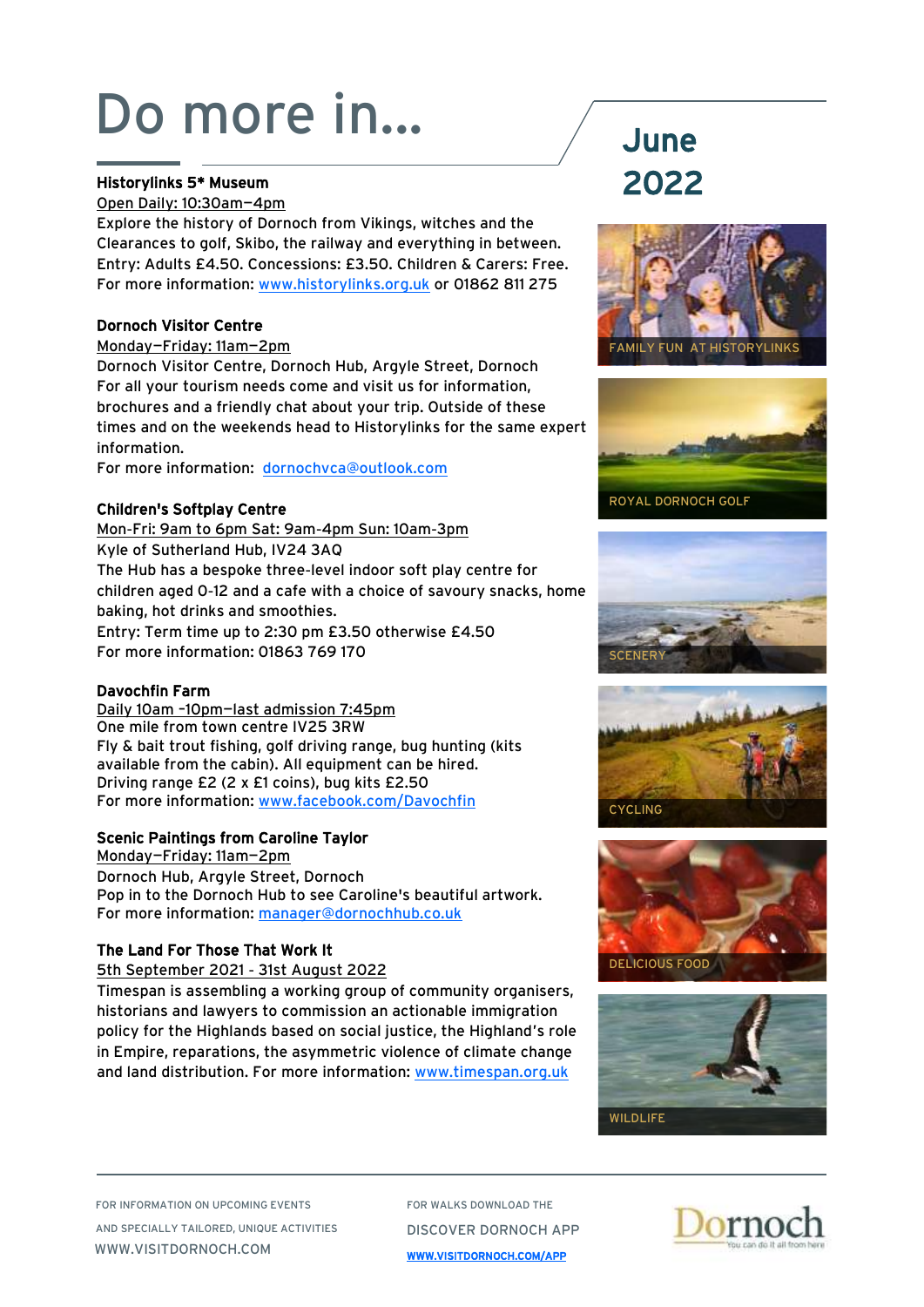### Young Curators' Club

Wednesdays during term time: 5 pm - 7 pm Dornoch Social Club, School Hill, Dornoch Come and join us at the Young Curators Club. We will have games, storytelling and exploring! Ages 8 to 12. Refreshments are provided. Entry: Free. For more information call: 01862 811 275

### Burghfield Lunches

Thursdays during term time: 12:30pm – 1:30pm

Burghfield Training Restaurant, Dornoch

The Burghfield Training Restaurant is the UHI Dornoch campus commercial restaurant, which continues to offer top quality cuisine at affordable prices to staff, students and the general public. Sample fine cuisine at affordable prices.

Cost: 2 Courses £9.95. 3 Courses £14.95 (BYOB – corkage charge) Booking essential: Call 01862 811 006 to make a reservation

### Makers Space at LDLC

Tuesdays: 10am - 12pm & 6pm - 8pm

Lairg & District Learning Centre, The Main Street, Lairg, IV27 4DD Every Tuesday morning and evening The Centre will be open for crafty folks to come together to work on whatever project they have on the go.

Entry: £10 per month or £5 drop in rate

For more information: [https://www.eventbrite.co.uk/e/maker-space](https://www.eventbrite.co.uk/e/maker-space-session-at-ldlc-tickets-322569091837?aff=ebdssbdestsearch) [-session-at-ldlc-tickets-322569091837?aff=ebdssbdestsearch](https://www.eventbrite.co.uk/e/maker-space-session-at-ldlc-tickets-322569091837?aff=ebdssbdestsearch)

## Youth Club Activities

Mondays 7-9pm & Thursday 4-6pm (Ages 11—16) Dornoch Hub, Argyle Street, Dornoch Join us for weekly activities on Monday & Thursday evenings. Cost: Free - Supported by the National Lottery Community Fund. Booking essential.

For more information & to book: [www.eventbrite.co.uk/o/dornoch](https://www.eventbrite.co.uk/o/dornoch-hub-45328815033)[hub-45328815033](https://www.eventbrite.co.uk/o/dornoch-hub-45328815033)

## Dornoch Pipe Band

Every Saturday Nights: 8pm Dornoch Square, Dornoch The band parades in the Square for the pleasure of crowds of visitors and locals. Highland dancers add to the entertainment as they perform traditional dances while the pipers play. Entry: Free For more information: [www.visitdornoch.com/whats-on-in-dornoch/](http://www.visitdornoch.com/whats-on-in-dornoch/event/dornoch-pipe-band)

[event/dornoch-pipe-band](http://www.visitdornoch.com/whats-on-in-dornoch/event/dornoch-pipe-band)

# 2022













FOR INFORMATION ON UPCOMING EVENTS AND SPECIALLY TAILORED, UNIQUE ACTIVITIES WWW.VISITDORNOCH.COM

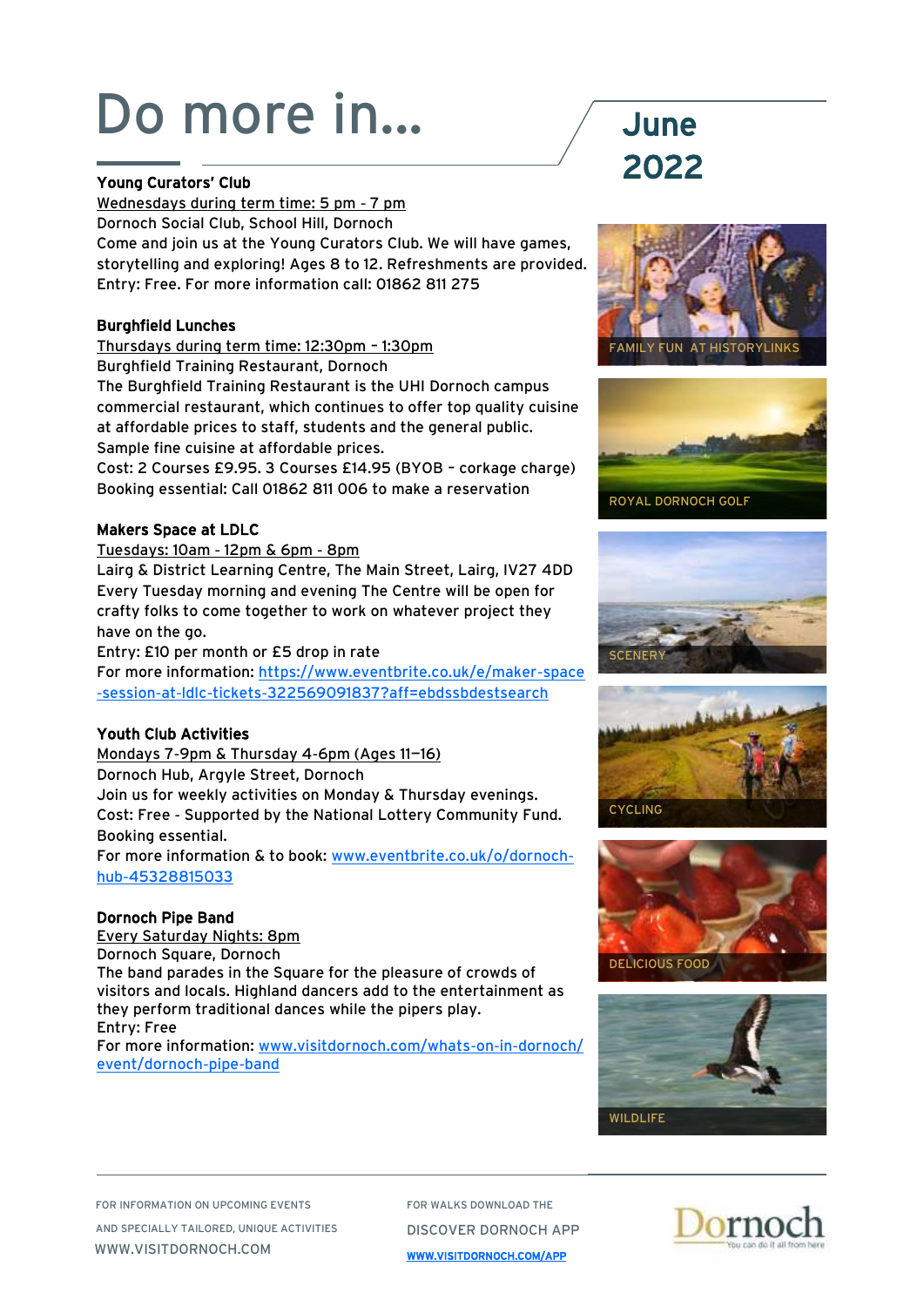#### Dornoch Beach Wheelchairs

2022

Available every weekend Dornoch Beach, Dornoch Free to use. Please book via freephone 0300 770 4624. Also join us for the monthly beach tidy first Sunday of the month. For more information: [www.facebook.com/dornochwheelchairs](https://www.facebook.com/dornochwheelchairs)

### Cooking Club

Thursdays: 11am - 1pm

Dornoch Hub, Dornoch

Every Thursday from 11am to 1pm why not join Yvonne to learn or refresh basic cookery skills using ingredients predominately sourced from the Zero Waste Food Hut at The Hub. Then enjoy eating lunch together. Participation is encouraged, please bring an apron with you if you have one. If you do not wish to stay to eat, please feel free to take home your lunch with you. It is very important any known allergies are advised prior to the session.

Tickets: Free. Booking essential. (Supported by the National Lottery Community Fund. ) For more information: [www.eventbrite.co.uk/o/dornoch-hub-45328815033](http://www.eventbrite.co.uk/o/dornoch-hub-45328815033)

#### Historylinks Guided Walks

Tuesdays 2pm

Starting at Historylinks Museum, The Meadows, Dornoch

Check out the Historylinks Walks taking place during June - August on Tuesday afternoons at 2pm. Starting from Historylinks museum, they are easy walking for about 1 and a half hours around Dornoch hearing about the people and events of the town.

Tickets: £5

For more information: [www.historylinks.org.uk](http://www.historylinks.org.uk)

### Tain Platinum Jubilee Celebrations

Thursday 2nd - Sunday 5th June

Tain

Events include; the lighting up of Tarbatness Lighthouse, as part of the string of beacons around the Moray Firth, Tea Parties, Senior Cits party, planting of Jubilee trees, an afternoon of entertainment and Royal Burgh of Tain Pipe Band and much more.

For more information: [www.facebook.com/TainGalaAssociation](http://www.facebook.com/TainGalaAssociation) 

### Platinum Jubilee Weekend at ANTA

Friday 3rd - Sunday 5th June: 10am - 4pm

ANTA Scotland, ANTA, Fearn, IV20 1XW

Come and visit us in Fearn for lots of Platinum Jubilee fun... make your own floral crown, enjoy a delicious afternoon tea or get creative with some mug painting. The shop will be open offering some special promotions so come and make a day of it as we celebrate Her Majesty the Queen. Cost: Varies depending on activity

For more information: Call: 01862 832477 or Email: [hello@anta.co.uk](mailto:hello@anta.co.uk)

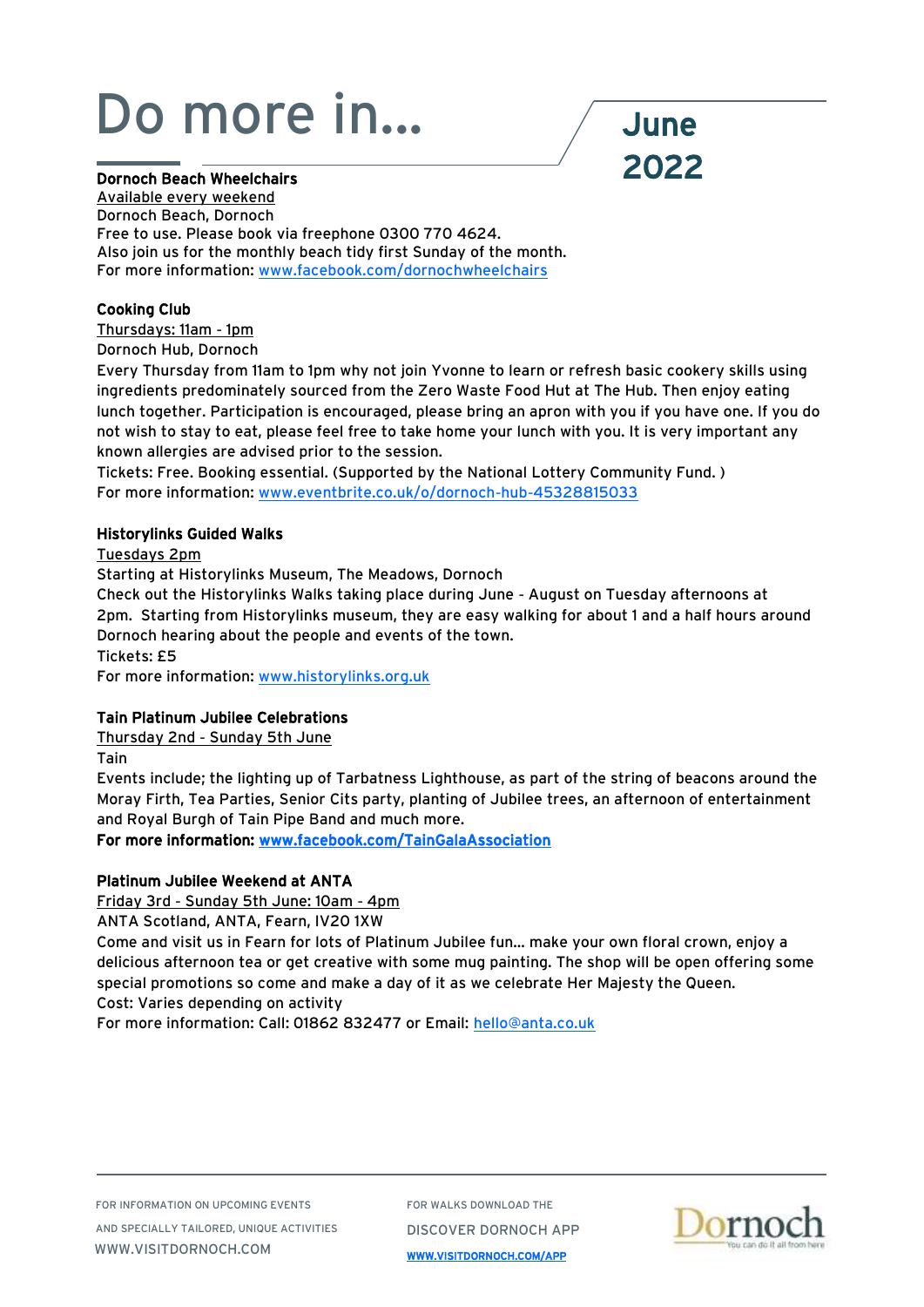### Dornoch Jubilee Street Party

Saturday 4th June: 1pm - 4pm

Dornoch Square

1pm opening ceremony by Major General Marriott CB, CBE, DL followed by music and dancing, a royal fancy dress parade, design a crown competition, the pipe band, floral golf bag displays, tea party, a raffle and much more. Sponsored by Springfield Properties.

2022

For more information: [www.visitdornoch.com/whats-on-in-dornoch/event/dornoch-jubilee-street](http://www.visitdornoch.com/whats-on-in-dornoch/event/dornoch-jubilee-street-party)[party](http://www.visitdornoch.com/whats-on-in-dornoch/event/dornoch-jubilee-street-party)

#### Dornoch Jubilee Dance & Entertainment

Saturday 4th June 8pm-11pm Dornoch Community Centre (Social Club) With Ronnie Ross. BYOB For more information: [www.visitdornoch.com/whats-on-in-dornoch/event/dornoch-jubilee-street](http://www.visitdornoch.com/whats-on-in-dornoch/event/dornoch-jubilee-street-party)[party](http://www.visitdornoch.com/whats-on-in-dornoch/event/dornoch-jubilee-street-party)

#### Dornoch Jubilee Beach BBQ

Sunday 5th June: 2pm Dornoch Beach, Dornoch Join us for a BBQ on the beautiful Dornoch beach with ESRA (East Sutherland Rescue Association). For more information: [www.visitdornoch.com/whats-on-in-dornoch/event/dornoch-jubilee-street](http://www.visitdornoch.com/whats-on-in-dornoch/event/dornoch-jubilee-street-party)[party](http://www.visitdornoch.com/whats-on-in-dornoch/event/dornoch-jubilee-street-party)

#### Home Composting for Scottish Climates with Emma Armstrong

Saturday 4th June: 10am - 12pm

Knockdhu, Balloan, Lairg, IV27 4DG

Starting and maintaining your own compost may sound complicated but all you need to do is provide the right ingredients and let nature do the rest. During this 2 hour session our gardening tutor, Emma Armstrong, will provide you with an introduction to composting your food and garden waste at home. We'll go over the basics of composting and offer some tips for better compost and how to efficiently maintain it.

Tickets: £5 - £8

For more information: [www.lairglearningcentre.org.uk/events](http://www.lairglearningcentre.org.uk/events)

#### Dornoch Beach Tidy

Sunday 5th June 10am-12 noon. Dornoch Beach Wheelchair Shed, Dornoch Collect a grabber and bag from the Wheelchair shed. For more information: [www.facebook.com/dornochwheelchairs](https://www.facebook.com/dornochwheelchairs)

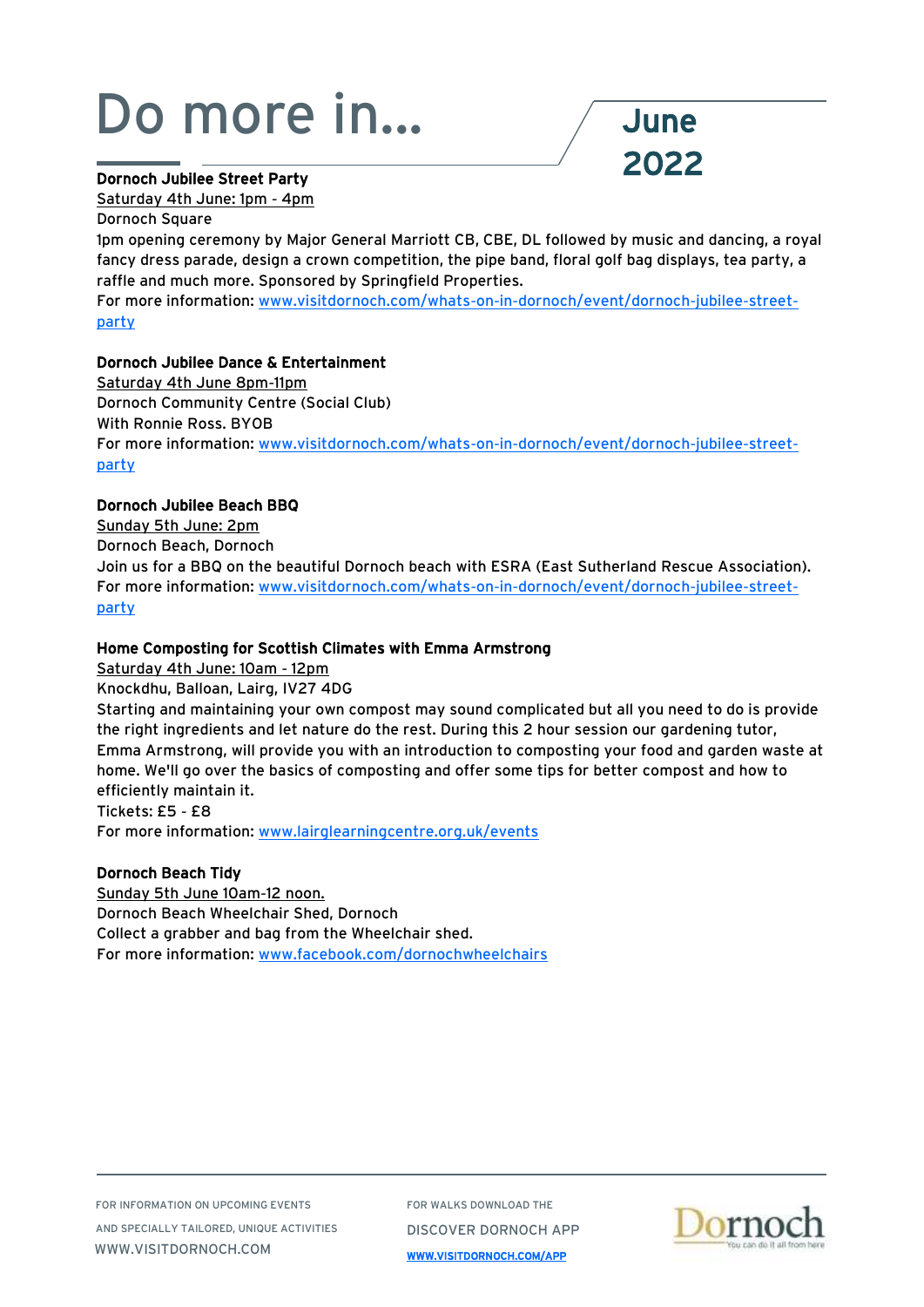### Fearn Free Food Garden

Monday 6th & 27th June: 1:30pm - 3:30pm Free Food Garden, Fearn, Hill of Fearn, Tain IV20 1TJ Whether you are visiting us for a bit or living on the Peninsula come along and experience community life and see how they do it at the Free Food Garden! No need to book just turn up and get ready to roll up your sleeves. Cost: Free

For more information: [www.easterrosspeninsula.com/events](http://www.easterrosspeninsula.com/events)

### Sutherland Girls on Boards - Loch Brora

Tuesday 7th June: Teens aged 14—18: 4:30pm - 6pm Wednesday 8th June: Ages 8-13 Session: 4:30pm - 6pm. Women Session: 6:30pm—8pm

Loch Brora - 58°01'50.0"N 3°56'09.9"W, Brora, KW9 Come along to beautiful Loch Brora for a 1.5 hour paddling session. No paddleboard experience is needed to take part but we do ask that you can swim. We will go over the basics to make sure you're comfortable on a board. You don't need to own any equipment, we will provide that for you. This includes the paddle boards, buoyancy aids and wetsuits.

For more information: [www.lairglearningcentre.org.uk/events](http://www.lairglearningcentre.org.uk/events)

### Make Your Own Swift Birdbox - Woodworking Class

Tuesday 7th June: 6pm - 8:30pm

The Cabin @ Lairg & District Learning Centre, School House, Main Street, Lairg, IV27 4DD

Join our woodworking tutor, Graham Rennie, as he teaches you how to make a swift birdbox. This will be using recycled and reclaimed wood. You will use a variety of tools including a drill, sander, and jigsaw. This class is for those with all levels of woodworking skills, from beginner to intermediate. All material and equipment will be supplied.

### Tickets: £30 - £35

For more information: [www.lairglearningcentre.org.uk/events](http://www.lairglearningcentre.org.uk/events)

### Dornoch Community Market

Wednesday 8th June: 9:30am - 1pm

Cathedral Green, Dornoch

Come and browse up to 30 stalls with homegrown produce, plants, arts & crafts, baking, charcuterie, butcher meat, artisan bread, cheese, jewellery, gifts & clothing. Bacon rolls, tea & coffee. For more information or to book a stand telephone 01408 641469 or email [whealinghq@gmail.com](mailto:whealinghq@gmail.com)

# 2022













FOR INFORMATION ON UPCOMING EVENTS AND SPECIALLY TAILORED, UNIQUE ACTIVITIES WWW.VISITDORNOCH.COM

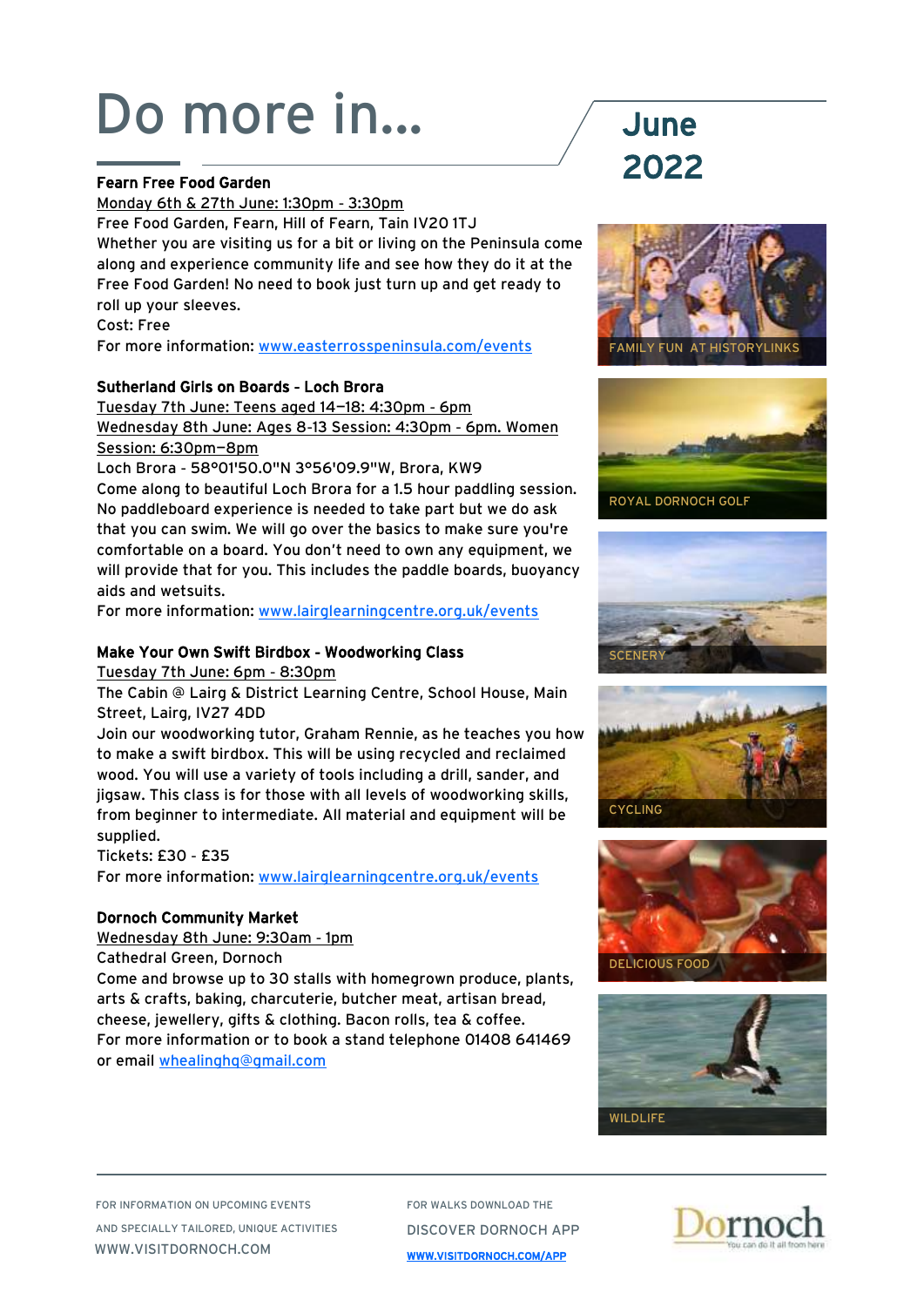

### Craft Morning Session

Friday 10th June: 10am—12pm Dornoch Hub, Argyle Street, Dornoch Join us at the Dornoch Hub for craft sessions every second Friday. Cost: Free - Supported by the National Lottery Community Fund. Booking essential. For more information: [manager@dornochhub.co.uk](mailto:manager@dornochhub.co.uk)

### Invergordon Lifeboat Station tour

Sunday 12th, 19th & 26th June: Between 1pm - 4pm

RNLI Invergordon Lifeboat Station, Shore Road, Invergordon, IV18 0EX

Tours last between 30 & 60 minutes and include an overview of the RNLI, Invergordon Lifeboat Station, and a visit to our Shannon class lifeboat 13-37 Agnes AP Barr. There are informative materials to take away and souvenirs available for purchase. Tickets: Free

For more information: [invergordonvisits@rnli.org.uk](mailto:invergordonvisits@rnli.org.uk)

### Make Your Own Veg Storage Box

Saturday 18th June: 10am - 2pm

The Cabin @ Lairg & District Learning Centre, School House, Main Street, Lairg, IV27 4DD Join our woodworking tutor, Graham Rennie, as he teaches you how to make a vegetable storage box. This will be using recycled and reclaimed wood and is perfect for storing onions, potatoes, apples or anything else you'd like! You will use a variety of tools including a drill, sander, and jigsaw. This class is for those with all levels of woodworking skills, from beginner to intermediate. All material and equipment will be supplied.

Tickets: £30 - £35

For more information: [www.lairglearningcentre.org.uk/events](http://www.lairglearningcentre.org.uk/events)

### Tain Community Market

Saturday 18th June: 10am—2pm Rose Gardens, Lamington Street, Tain Open-air Community Market day in the Rose Garden in Tain. Scotland's oldest Royal Burgh. Stallholders will be selling local food products, arts & crafts. For more information: [www.easterrosspeninsula.com/events](http://www.easterrosspeninsula.com/events)

### Dornoch Community Market

Wednesday 22nd June: 9:30am - 1pm

Cathedral Green, Dornoch Come and browse up to 30 stalls with homegrown produce, plants, arts & crafts, baking, charcuterie, butcher meat, artisan bread, cheese, jewellery, gifts & clothing. Bacon rolls, tea & coffee. For more information or to book a stand telephone 01408 641469 or email [whealinghq@gmail.com](mailto:whealinghq@gmail.com)

#### Food & Drink Feastival

Wednesday 22nd June: 5pm - 9pm

Duthuc Centre, Shandwick Street, Tain, IV19 1DY

This outdoor Feastival is held during the summer months of June, July and August - with a range of different food & drink stalls from across the region, for you to enjoy. The Feastival is for both locals and visitors to the Peninsula and is free to enter. Vendors will be selling food and drink. All welcome! For more information: [www.easterrosspeninsula.com/events](http://www.easterrosspeninsula.com/events)